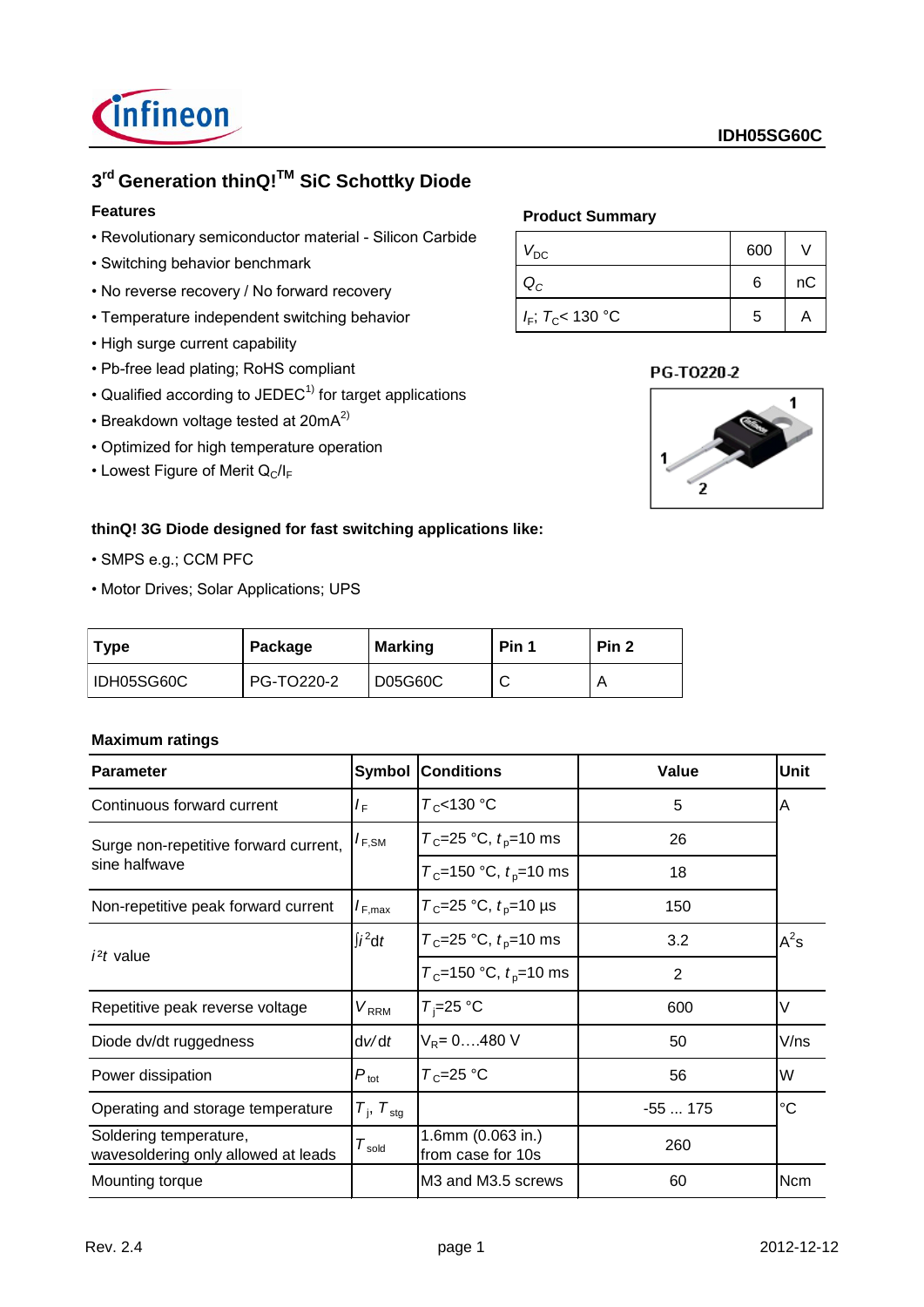

| <b>Parameter</b> | <b>Symbol Conditions</b> | <b>Values</b> |      |      | Unit |
|------------------|--------------------------|---------------|------|------|------|
|                  |                          | min.          | typ. | max. |      |

### **Thermal characteristics**

| Thermal resistance, junction - case       | $R_{thJC}$ |                                                      |  |    | K/W |
|-------------------------------------------|------------|------------------------------------------------------|--|----|-----|
| Thermal resistance,<br>junction - ambient | $R_{thJA}$ | Thermal resistance,<br>junction- ambient,<br>lleaded |  | 62 |     |

**Electrical characteristics,** at  $T_i = 25 \degree C$ , unless otherwise specified

### **Static characteristics**

| DC blocking voltage   | $V_{DC}$       | $I_R$ =0.05 mA, $T_i$ =25 °C               | 600 |     |     |     |
|-----------------------|----------------|--------------------------------------------|-----|-----|-----|-----|
| Diode forward voltage | $V_F$          | $I_F = 5 \text{ A}, T_F = 25 \text{ °C}$   |     | 2.1 | 2.3 |     |
|                       |                | $I_F = 5 \text{ A}, T_F = 150 \text{ °C}$  |     | 2.8 |     |     |
| Reverse current       | $\mathbf{r}_R$ | $V_{\rm R}$ =600 V, T <sub>i</sub> =25 °C  |     | 0.4 | 30  | luA |
|                       |                | $V_{\rm R}$ =600 V, T <sub>i</sub> =150 °C |     | 1.5 | 350 |     |

### **AC characteristics**

| Total capacitive charge      | $Q_c$            | $V_R$ =400 V, $I_F \leq I_{F,max}$ ,<br>$di_F/dt = 200$ A/µs,<br>$T_i = 150$ °C | 6   |        | InC |
|------------------------------|------------------|---------------------------------------------------------------------------------|-----|--------|-----|
| Switching time <sup>3)</sup> | $\mathfrak{c}_c$ |                                                                                 |     | $<$ 10 | Ins |
| Total capacitance            |                  | $V_{\rm R}$ =1 V, f=1 MHz                                                       | 110 |        | IpF |
|                              |                  | $V_R$ =300 V, $f$ =1 MHz                                                        | 15  |        |     |
|                              |                  | $V_R$ =600 V, f=1 MHz                                                           | 15  |        |     |

 $<sup>1</sup>$  J-STD20 and JESD22</sup>

 $^{2)}$  All devices tested under avalanche conditions, for a time periode of 10ms, at 20mA.

<sup>3)</sup> t<sub>c</sub> is the time constant for the capacitive displacement current waveform (independent from T<sub>j</sub>, I<sub>LOAD</sub> and di/dt), different from t<sub>rr</sub> which is dependent on T<sub>j</sub>, I<sub>LOAD</sub> and di/dt. No reverse recovery time constant t<sub>rr</sub> due to absence of minority carrier injection.

<sup>4)</sup> Under worst case  $Z_{th}$  conditions.

 $5)$  Only capacitive charge occuring, guaranteed by design.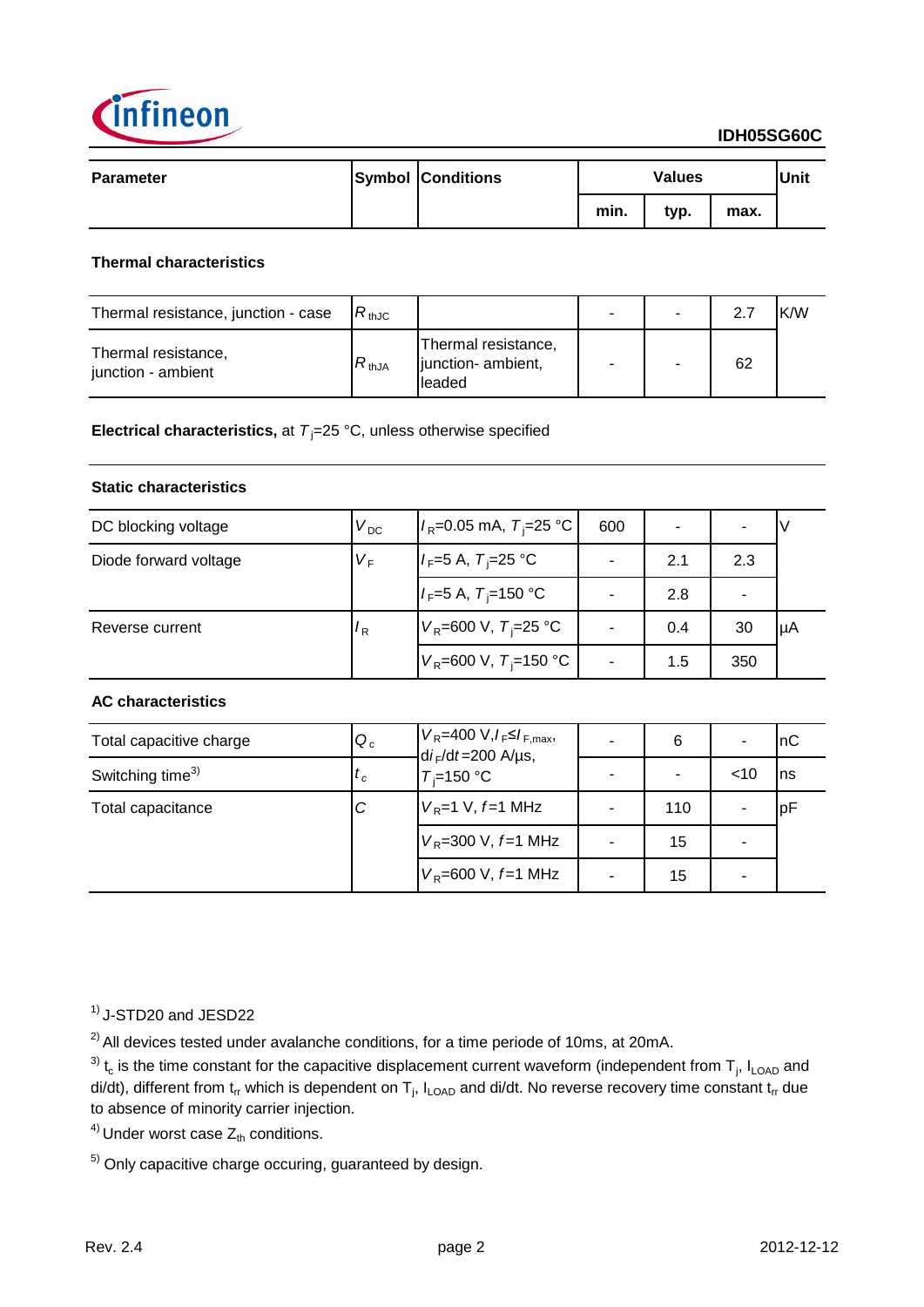

 $P_{\text{tot}}$ =f( $T_c$ ); parameter: R<sub>thJC(max)</sub>

## **1 Power dissipation 2 Diode forward current**

4); *T* <sup>j</sup>≤175 °C; parameter: *D = t* <sup>p</sup> */T*





# **3 Typ. forward characteristic 4 Typ. forward characteristic in surge current mode**

 $I_F=f(V_F)$ ;  $t_p=400 \mu s$ ; parameter:  $T_i$ 



 $I_F=f(V_F)$ ;  $t_p=400 \text{ }\mu\text{s}$ ; parameter:  $T_f$ 

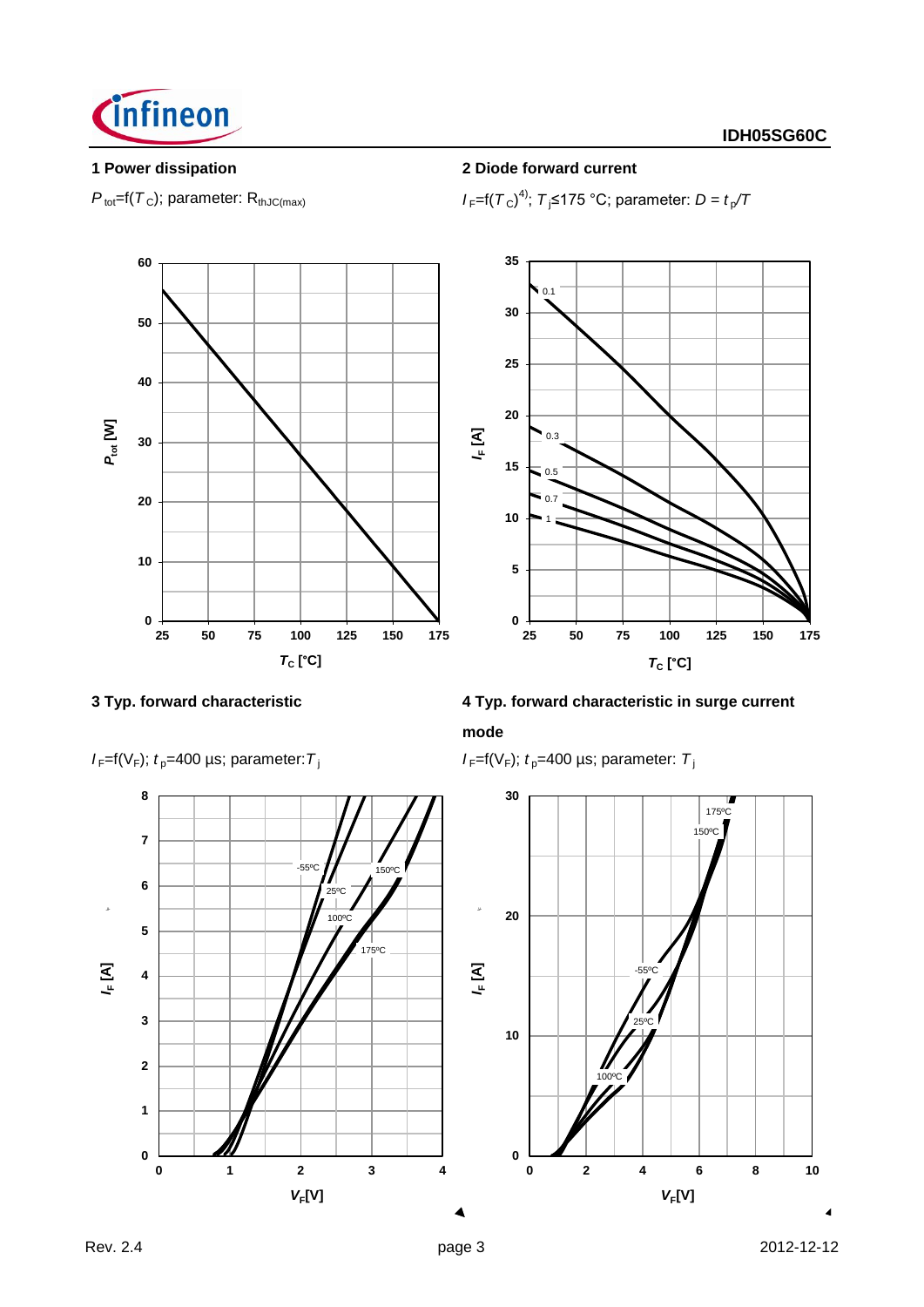

## **5 Typ. capacitance charge vs. current slope 6 Typ. reverse current vs. reverse voltage**

 $Q_{C}$ =f(d*i*<sub>F</sub>/d*t*)<sup>5)</sup>;  $I_{F}$ ≤ $I_{F,max}$ 

 $I_R = f(V_R)$ ; parameter:  $T_i$ 



### **7 Transient thermal impedance 8 Typ. capacitance vs. reverse voltage**



 $Z_{thJC}$ =f( $t_p$ ); parameter:  $D = t_p/T$ 

); parameter: *D = t* <sup>P</sup>*/T C* =f(*V* <sup>R</sup>); *T* <sup>C</sup>=25 °C, *f* =1 MHz

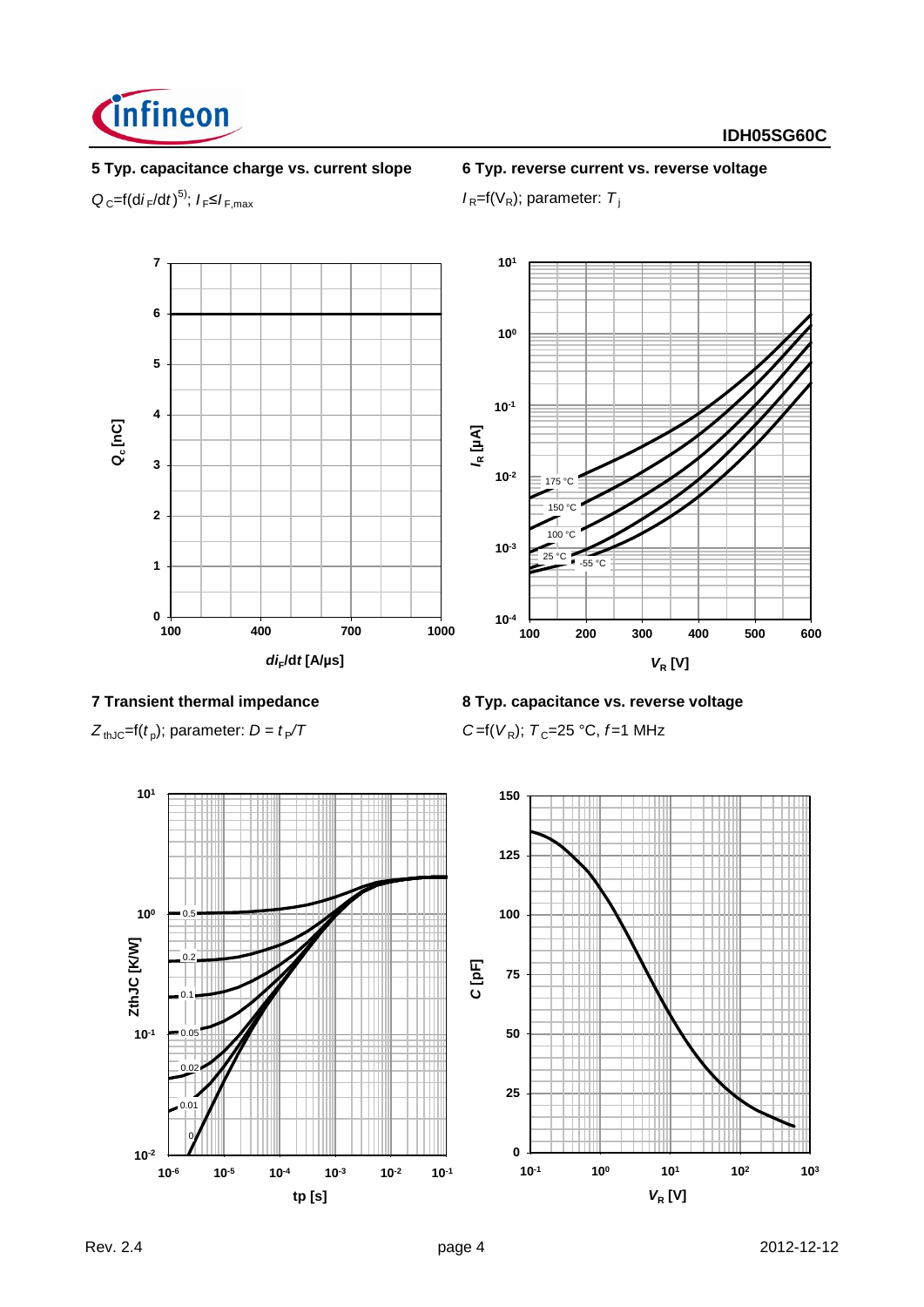

# **9 Typ. C stored energy**

 $E_{\rm C}$ =f( $V_{\rm R}$ )

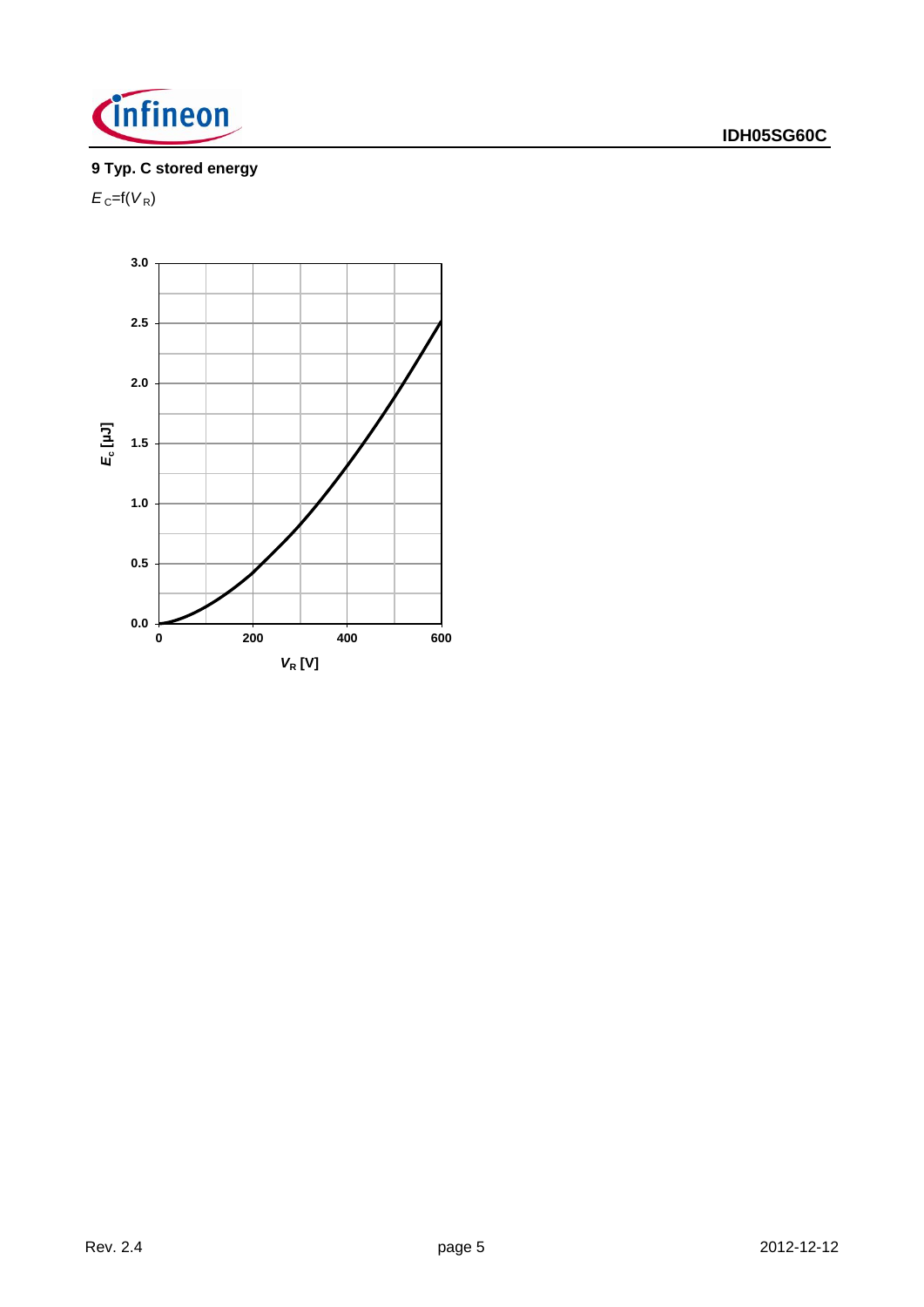

### **PG-TO220-2: Outline**



Dimensions in mm/inches